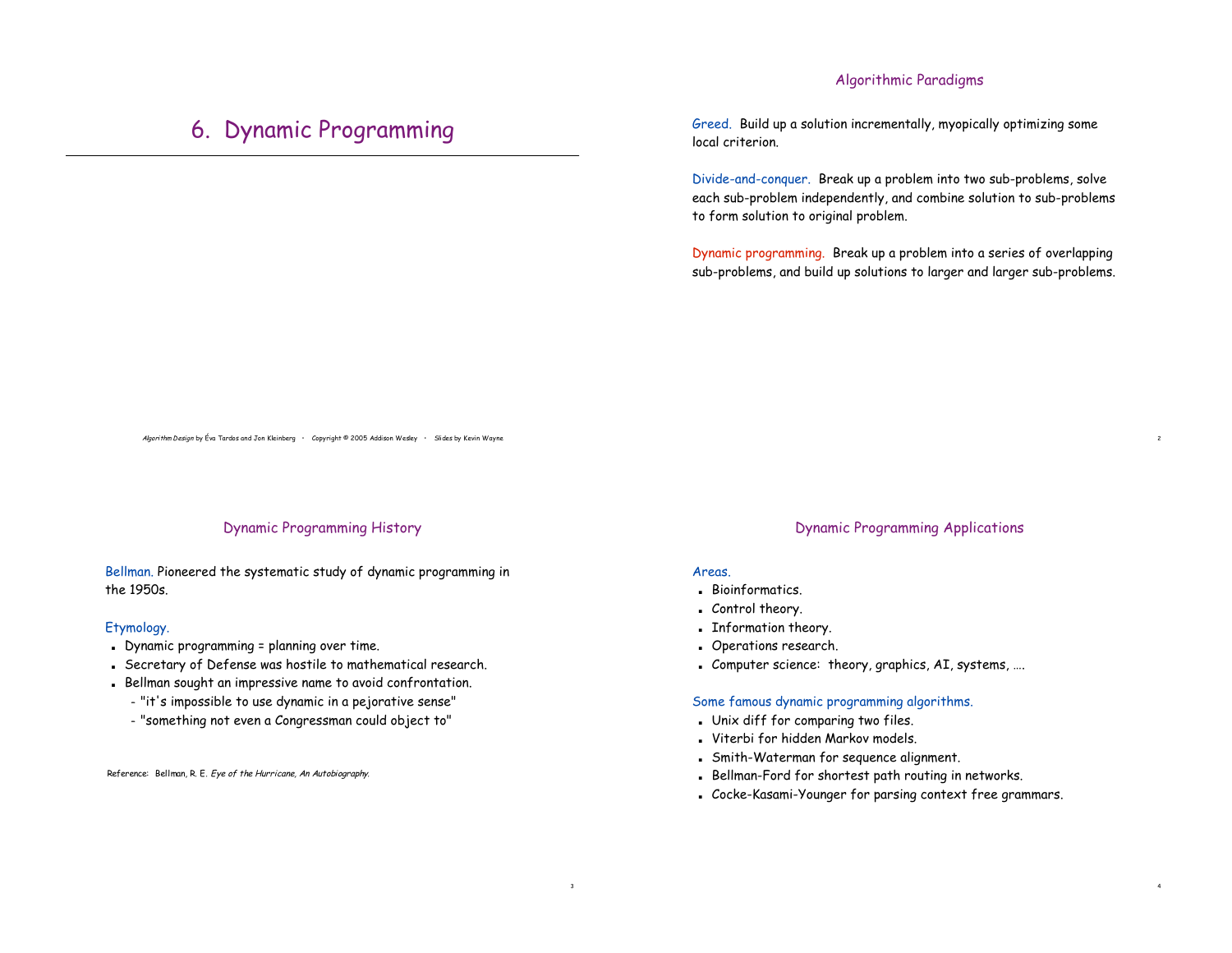## Weighted Interval Scheduling

## 6.1 Weighted Interval Scheduling

## Weighted interval scheduling problem.

- . Job j starts at  $s_i$ , finishes at  $f_i$ , and has weight or value  $v_i$ .
- . Two jobs compatible if they don't overlap.
- . Goal: find maximum weight subset of mutually compatible jobs.



Algorithm Design by Éva Tardos and Jon Kleinberg • Copyright © 2005 Addison Wesley • Slides by Kevin Wayne

## Unweighted Interval Scheduling Review

## Recall. Greedy algorithm works if all weights are 1.

- . Consider jobs in ascending order of finish time.
- . Add job to subset if it is compatible with previously chosen jobs.

## Observation. Greedy algorithm can fail spectacularly if arbitrary weights are allowed.



## Weighted Interval Scheduling

6

8

Notation. Label jobs by finishing time:  $f_1 \le f_2 \le ... \le f_n$ . Def.  $p(j)$  = largest index  $i \leftarrow j$  such that job i is compatible with j.

Ex:  $p(8) = 5$ ,  $p(7) = 3$ ,  $p(2) = 0$ .

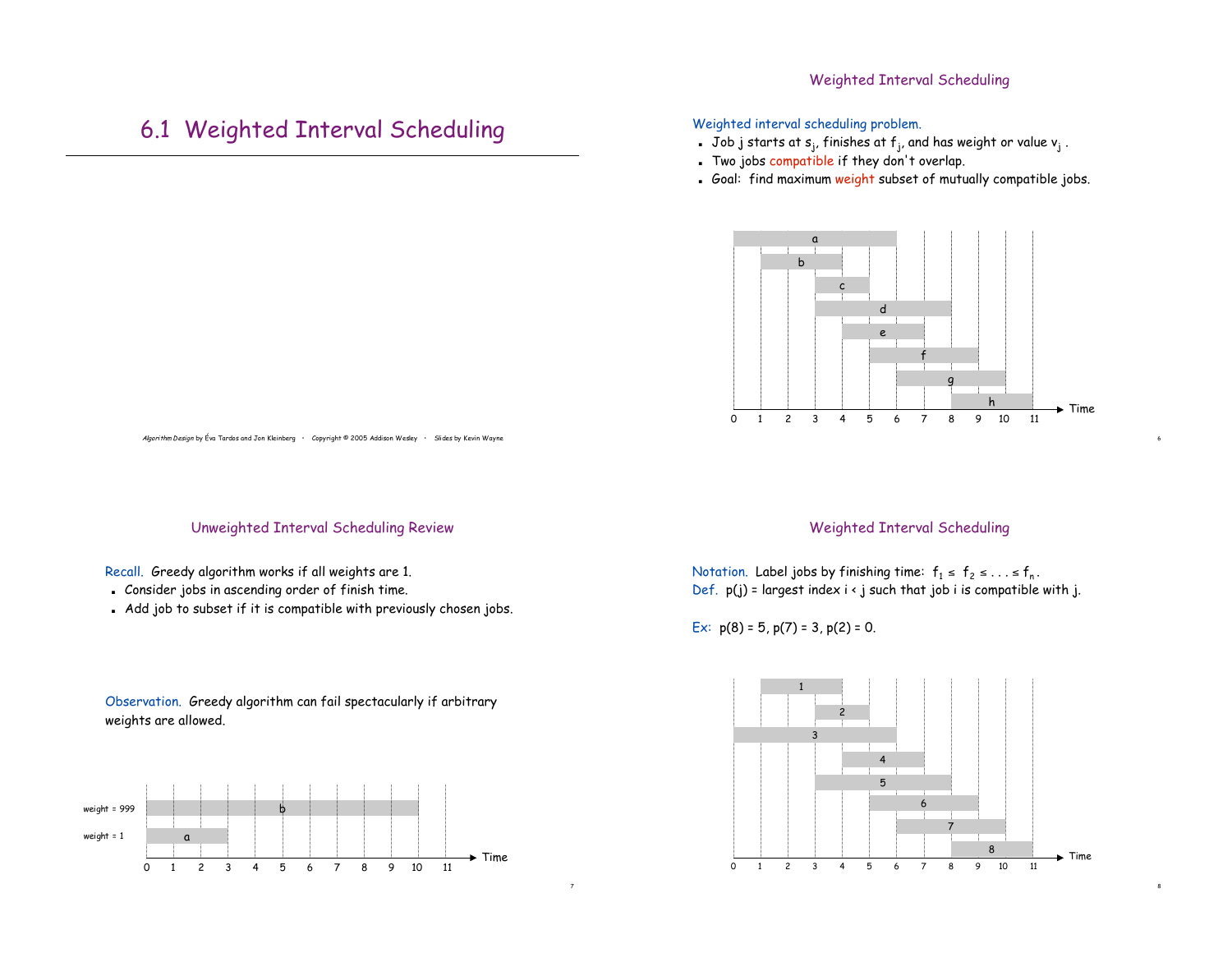## Dynamic Programming: Binary Choice

Notation. OPT(j) = value of optimal solution to the problem consisting of job requests 1, 2, ..., j.

- ! Case 1: OPT selects job j.
	- can't use incompatible jobs  $\{ p(j) + 1, p(j) + 2, ..., j 1 \}$
	- must include optimal solution to problem consisting of remaining compatible jobs 1, 2, ..., p(j) optimal substructure
- . Case 2: OPT does not select job j. – must include optimal solution to problem consisting of remaining compatible jobs 1, 2, ..., j-1

$$
OPT(j) = \begin{cases} 0 & \text{if } j = 0\\ \max \left\{ v_j + OPT(p(j)), \ OPT(j-1) \right\} & \text{otherwise} \end{cases}
$$

### Weighted Interval Scheduling: Brute Force

Brute force algorithm.

```
Input: n, s_1, ..., s_n, f_1, ..., f_n, v_1, ..., v_nSort jobs by finish times so that f_1 \le f_2 \le \ldots \le f_n.
Compute p(1), p(2), …, p(n)
Compute-Opt(j) {
   if (j = 0)
       return 0
   else
       return \max(v_i + Compute-Opt(p(j)), Compute-Opt(j-1)}
```
### Weighted Interval Scheduling: Brute Force

Observation. Recursive algorithm fails spectacularly because of redundant sub-problems  $\Rightarrow$  exponential algorithms.

Ex. Number of recursive calls for family of "layered" instances grows like Fibonacci sequence.





9

11

## Weighted Interval Scheduling: Memoization

Memoization. Store results of each sub-problem in a cache; lookup as needed.

```
Input: n, s_1, ..., s_n, f_1, ..., f_n, v_1, ..., v_nSort jobs by finish times so that f_1 \leq f_2 \leq ... \leq f_n.
Compute p(1), p(2), …, p(n)
for j = 1 to nM[j] = \text{empty} \leftarrow \text{global array}M[j] = 0
M-Compute-Opt(j) {
   if (M[j] is empty)
       M[j] = \max(w_j + M-Compute-Opt(p(j)), M-Compute-Opt(j-1)return M[j]
}
```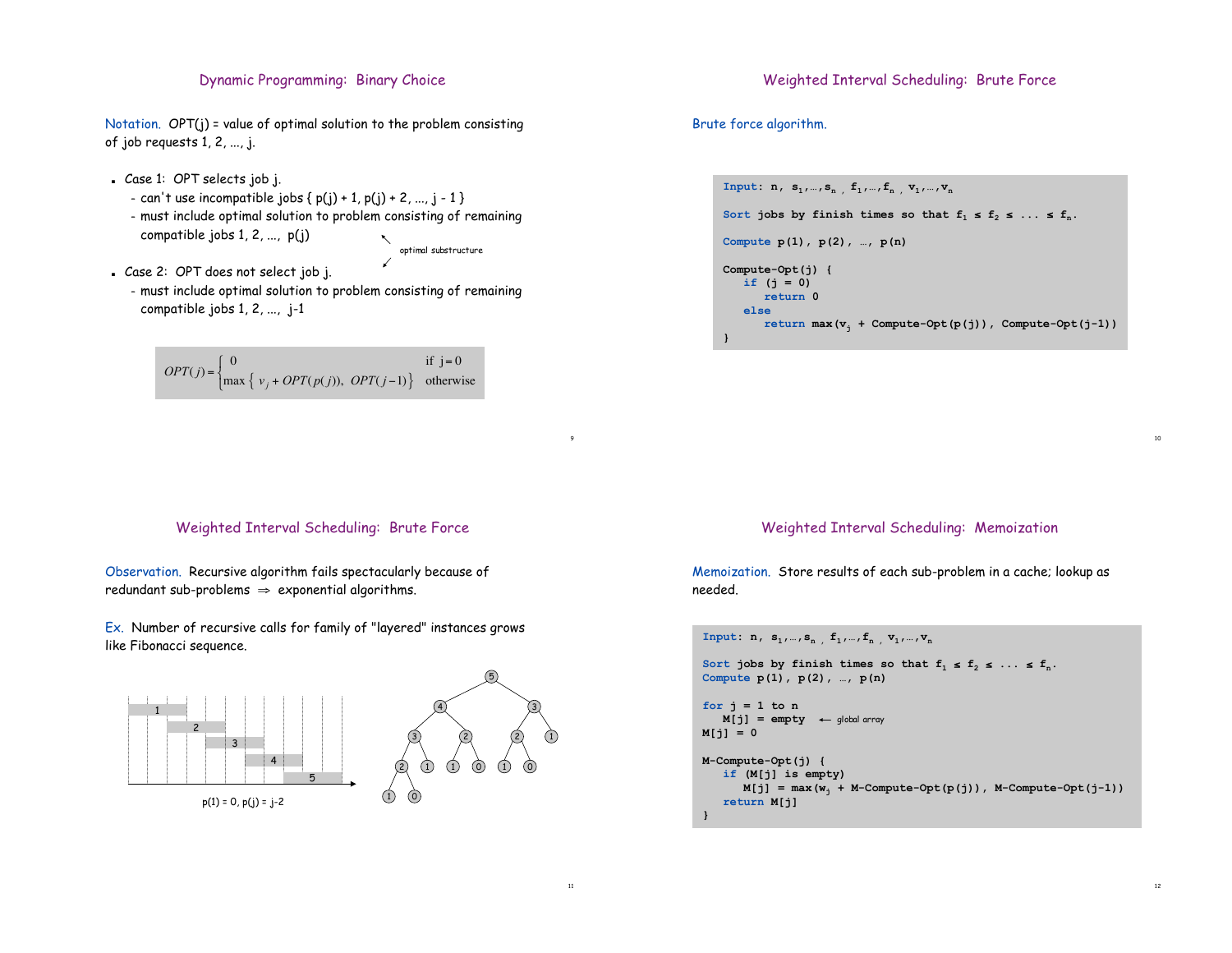## Weighted Interval Scheduling: Running Time

Claim. Memoized version of algorithm takes O(n log n) time.

- Sort by finish time:  $O(n \log n)$ .
- . Computing  $p(\cdot): O(n)$  after sorting by start time.
- $\blacksquare$  M-Compute-Opt(j): each invocation takes  $O(1)$  time and either
	- $-$  (i) returns an existing value  $M[j]$
	- $-$  (ii) fills in one new entry  $M[i]$  and makes two recursive calls
- Progress measure  $\Phi = \#$  nonempty entries of  $M[$ ].
	- initially  $\Phi = 0$ , throughout  $\Phi \le n$ .
	- (ii) increases  $\Phi$  by  $1 \Rightarrow$  at most 2n recursive calls.
- **.** Overall running time of M-Compute-Opt (n) is  $O(n)$ .  $\blacksquare$

Remark. O(n) if jobs are pre-sorted by start and finish times.

### Automated Memoization

Automated memoization. Many functional programming languages (e.g., Lisp) have built-in support for memoization.

Q. Why not in imperative languages (e.g., Java)?





14

16

Weighted Interval Scheduling: Finding a Solution

13

15

Q. Dynamic programming algorithms computes optimal value. What if we want the solution itself?

A. Do some post-processing.

```
Run M-Compute-Opt(n)
Run Find-Solution(n)
Find-Solution(j) {
   if (j = 0)
      output nothing
   else if (v_i + M[p(j)]) > M[j-1])print j
      Find-Solution(p(j))
   else
      Find-Solution(j-1)
}
```
**#** of recursive calls  $\le n \Rightarrow O(n)$ .

Weighted Interval Scheduling: Bottom-Up

Bottom-up dynamic programming. Unwind recursion.

```
Input: n, s_1, ..., s_n, f_1, ..., f_n, v_1, ..., v_nSort jobs by finish times so that f_1 \leq f_2 \leq \ldots \leq f_n.
Compute p(1), p(2), …, p(n)
Iterative-Compute-Opt {
   M[0] = 0
   for j = 1 to nM[j] = max(v_j + M[p(j)], M[j-1])}
```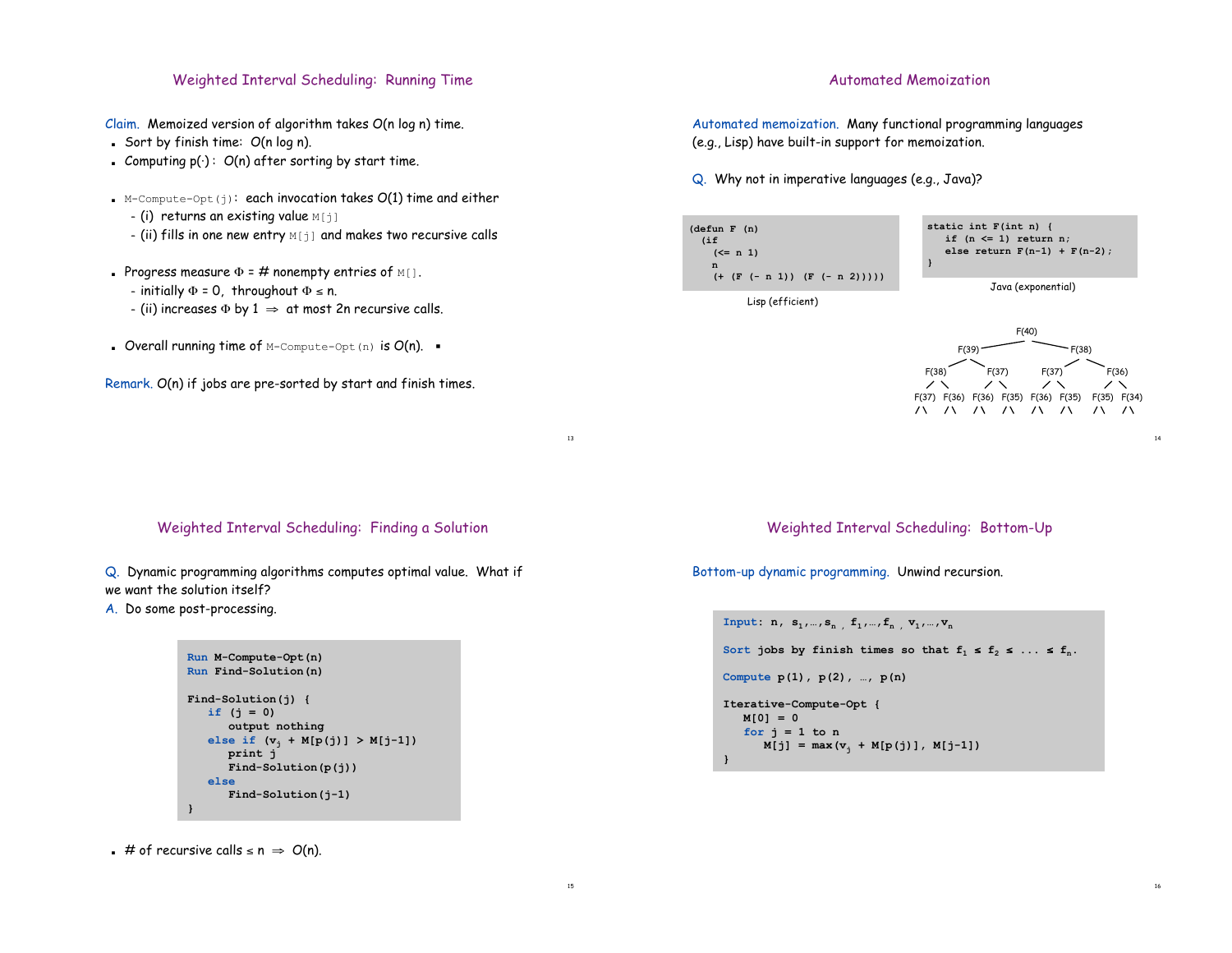## Segmented Least Squares

# 6.3 Segmented Least Squares

#### Least squares.

- ! Foundational problem in statistic and numerical analysis.
- Given n points in the plane:  $(x_1, y_1)$ ,  $(x_2, y_2)$  , ...,  $(x_n, y_n)$ .
- . Find a line  $y = ax + b$  that minimizes the sum of the squared error:



Solution. Calculus  $\Rightarrow$  min error is achieved when

$$
a = \frac{n \sum_i x_i y_i - (\sum_i x_i) (\sum_i y_i)}{n \sum_i x_i^2 - (\sum_i x_i)^2}, \quad b = \frac{\sum_i y_i - a \sum_i x_i}{n}
$$

Algorithm Design by Éva Tardos and Jon Kleinberg • Copyright © 2005 Addison Wesley • Slides by Kevin Wayne

#### Segmented Least Squares

#### Segmented least squares.

- . Points lie roughly on a sequence of several line segments.
- Given n points in the plane  $(x_1, y_1)$ ,  $(x_2, y_2)$  , ...,  $(x_n, y_n)$  with
- $\bullet$   $x_1 \cdot x_2 \cdot ... \cdot x_n$ , find a sequence of lines that minimizes  $f(x)$ .







#### Segmented Least Squares

#### Segmented least squares.

19

- . Points lie roughly on a sequence of several line segments.
- Given n points in the plane  $(x_1, y_1)$ ,  $(x_2, y_2)$  , . . . ,  $(x_n, y_n)$  with
- x<sub>1</sub> <  $x_2$  < ... <  $x_n$ , find a sequence of lines that minimizes:
	- the sum of the sums of the squared errors E in each segment – the number of lines L
- **Tradeoff function:**  $E + c L$ , for some constant  $c > 0$ .

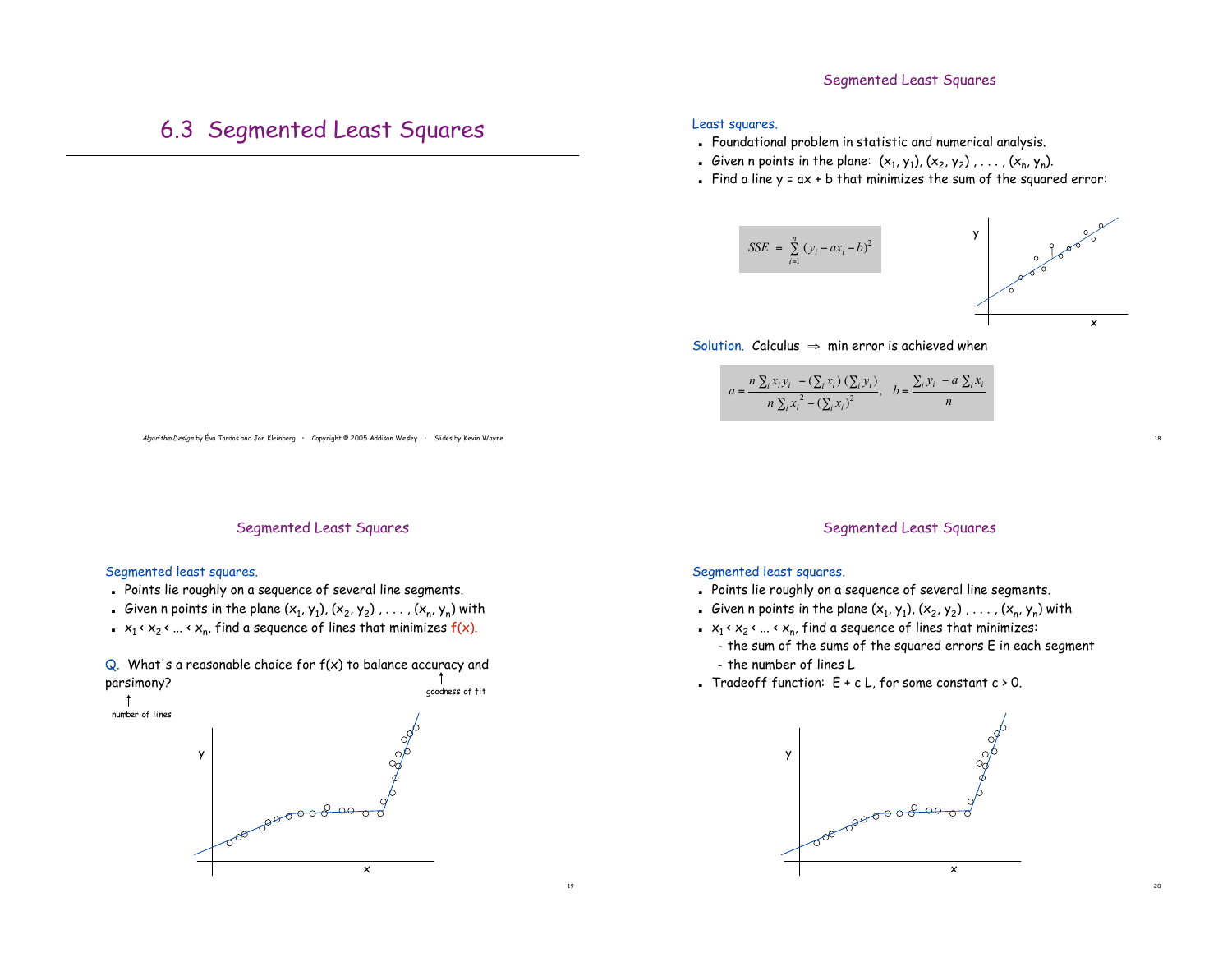Dynamic Programming: Multiway Choice

#### Notation.

- **.** OPT(j) = minimum cost for points  $p_1, p_{i+1}, \ldots, p_j$ .
- $\bullet\;$  e(i, j)  $\;$  = minimum sum of squares for points  $\mathsf{p}_{\mathsf{i}},\mathsf{p}_{\mathsf{i+1}}$  ,  $\dots$  ,  $\mathsf{p}_{\mathsf{j}}.$

### To compute OPT(j):

- $\blacksquare$  Last segment uses points  $\mathsf{p}_\mathsf{i}, \mathsf{p}_{\mathsf{i+1}}$  ,  $\ldots$  ,  $\mathsf{p}_\mathsf{j}$  for some i.
- $\text{Cost} = e(i, j) + c + \text{OPT}(i-1).$

|  | $OPT(j) = \begin{cases} 0 & \text{if } j = 0 \\ \min_{1 \le i \le j} \{ e(i, j) + c + OPT(i - 1) \} & \text{otherwise} \end{cases}$ |  |  |  |  |  |
|--|-------------------------------------------------------------------------------------------------------------------------------------|--|--|--|--|--|

#### Segmented Least Squares: Algorithm

```
INPUT: n, p_1, ..., p_N , c
Segmented-Least-Squares() {
  M[0] = 0
   for j = 1 to nfor i = 1 to j
         compute the least square error eij for
         the segment pi,…, pj
   for j = 1 to n
      M[j] = min_{1 \le i \le j} (e_{ij} + c + M[i-1])return M[n]
}
```
Running time.  $O(n^3)$ .  $\sim$  can be improved to  $O(n^2)$  by pre-computing various statistics

**.** Bottleneck = computing e(i, j) for  $O(n^2)$  pairs,  $O(n)$  per pair using previous formula.

#### Knapsack Problem

 $W = 11$ 

#### Knapsack problem.

21

- ! Given n objects and a "knapsack."
- **Item i weighs w**<sub>i</sub> > 0 kilograms and has value v<sub>i</sub> > 0.
- ! Knapsack has capacity of W kilograms.
- ! Goal: fill knapsack so as to maximize total value.

Ex: { 3, 4 } has value 40.

| <b>Item</b>    | Value | Weight         |
|----------------|-------|----------------|
| 1              | 1     |                |
| $\overline{c}$ | 6     | $\overline{c}$ |
| 3              | 18    | 5              |
| 4              | 22    | 6              |
| 5              | 28    |                |

Greedy: repeatedly add item with maximum ratio  $\mathsf{v}_\mathsf{i}$  /  $\mathsf{w}_\mathsf{i}.$ Ex: {  $5, 2, 1$ } achieves only value =  $35 \Rightarrow$  greedy not optimal.

## 6.4 Knapsack Problem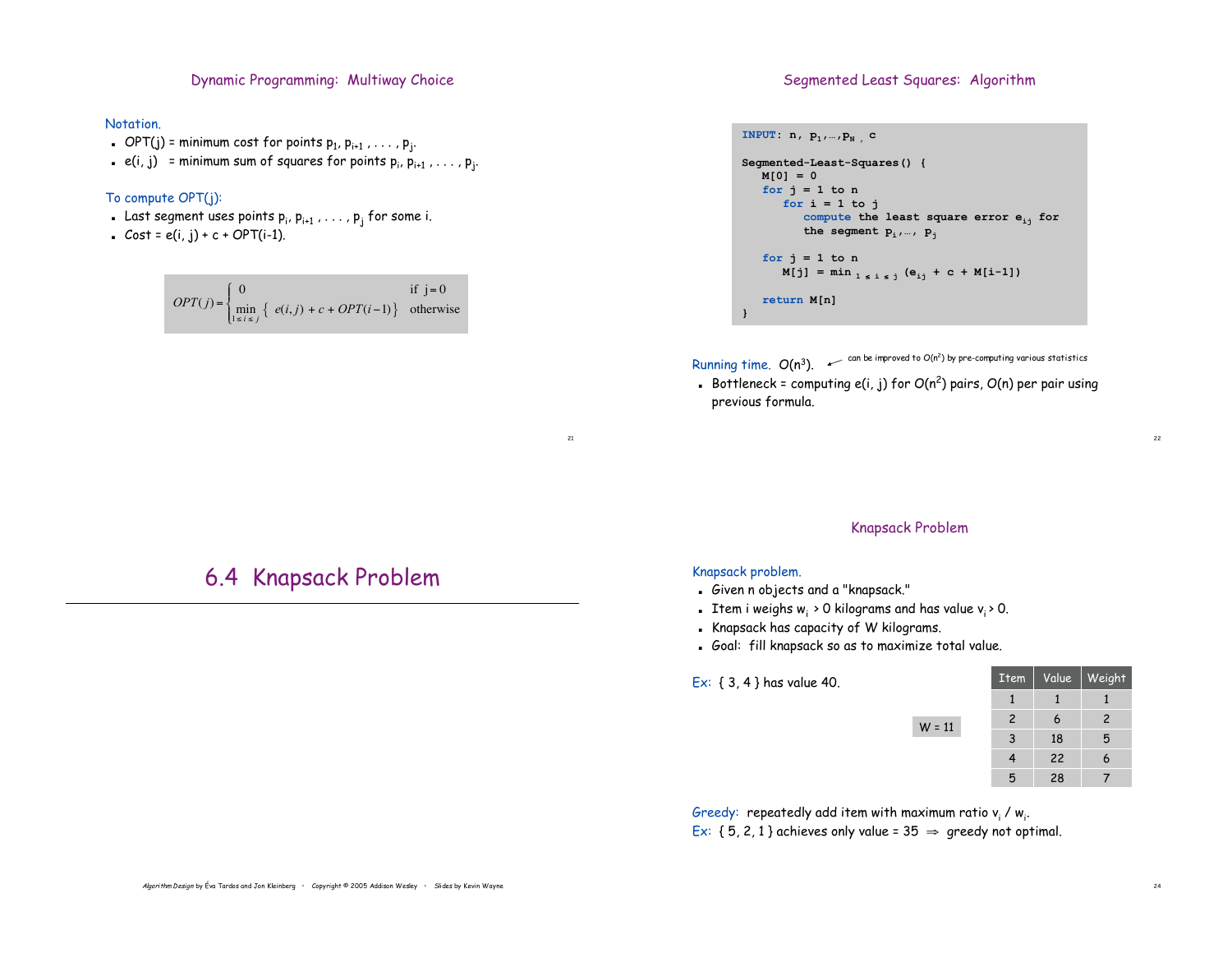## Dynamic Programming: False Start

- Def. OPT(i) = max profit subset of items 1, …, i.
- . Case 1: OPT does not select item i. – OPT selects best of { 1, 2, …, i-1 }
- . Case 2: OPT selects item i.
	- accepting item i does not immediately imply that we will have to reject other items
	- without knowing what other items were selected before i, we don't even know if we have enough room for i

#### Conclusion. Need more sub-problems!

## Dynamic Programming: Adding a New Variable

- Def. OPT(i, w) = max profit subset of items 1, …, i with weight limit w.
- ! Case 1: OPT does not select item i. – OPT selects best of { 1, 2, …, i-1 } using weight limit w
- ! Case 2: OPT selects item i.
	- new weight limit =  $w w_i$
	- OPT selects best of { 1, 2, …, i–1 } using this new weight limit

|                                            |                                                                                   | if $i = 0$   |
|--------------------------------------------|-----------------------------------------------------------------------------------|--------------|
| $OPT(i, w) = \left\{ OPT(i-1, w) \right\}$ |                                                                                   | if $w_i > w$ |
|                                            | $\left[\max\left\{ OPT(i-1, w), v_i + OPT(i-1, w-w_i) \right\} \right]$ otherwise |              |

## Knapsack Problem: Bottom-Up

Knapsack. Fill up an n-by-W array.

```
\texttt{Input:} \;\; \textbf{n}, \;\; \textbf{w}_1, \ldots, \textbf{w}_N, \;\; \textbf{v}_1, \ldots, \textbf{v}_Nfor w = 0 to W
    M[0, w] = 0
for i = 1 to n
    for w = 1 to W
         if (w_i > w)M[i, w] = M[i-1, w]
         else
             M[i, w] = max \{M[i-1, w], v_i + M[i-1, w-w_i]\}return M[n, W]
```
### Knapsack Algorithm

W + 1

|         |                     | $\Omega$ |   | 2 | 3 | 4       | 5  | $\ddot{\mathbf{6}}$ | 7           | 8  | 9  | 10 | 11 |
|---------|---------------------|----------|---|---|---|---------|----|---------------------|-------------|----|----|----|----|
| $n + 1$ | Φ                   | $\Omega$ | 0 | 0 | 0 | $\circ$ | 0  | 0                   | $\mathbf 0$ | 0  | 0  | 0  | O  |
|         | ${1}$               | $\circ$  | 1 | 1 | 1 | 1       | 1  | 1                   | 1           | 1  | 1  | 1  | 1  |
|         | ${1, 2}$            | $\circ$  | 1 | 6 | 7 | 7       | 7  | 7                   | 7           | 7  | 7  | 7  | 7  |
|         | ${1, 2, 3}$         | 0        | 1 | 6 | 7 | 7       | 18 | 19                  | 24          | 25 | 25 | 25 | 25 |
|         | $\{1, 2, 3, 4\}$    | 0        | 1 | 6 | 7 | 7       | 18 | 22                  | 24          | 28 | 29 | 29 | 40 |
|         | $\{1, 2, 3, 4, 5\}$ | 0        | 1 | 6 | 7 | 7       | 18 | 22                  | 28          | 29 | 34 | 34 | 40 |

|                        |          |    | $Item \mid Value \mid Weight$ |
|------------------------|----------|----|-------------------------------|
|                        |          |    |                               |
| OPT: ${4, 3}$          |          | 6  | 2                             |
| value = $22 + 18 = 40$ | $W = 11$ | 18 | 5                             |
|                        |          | 22 |                               |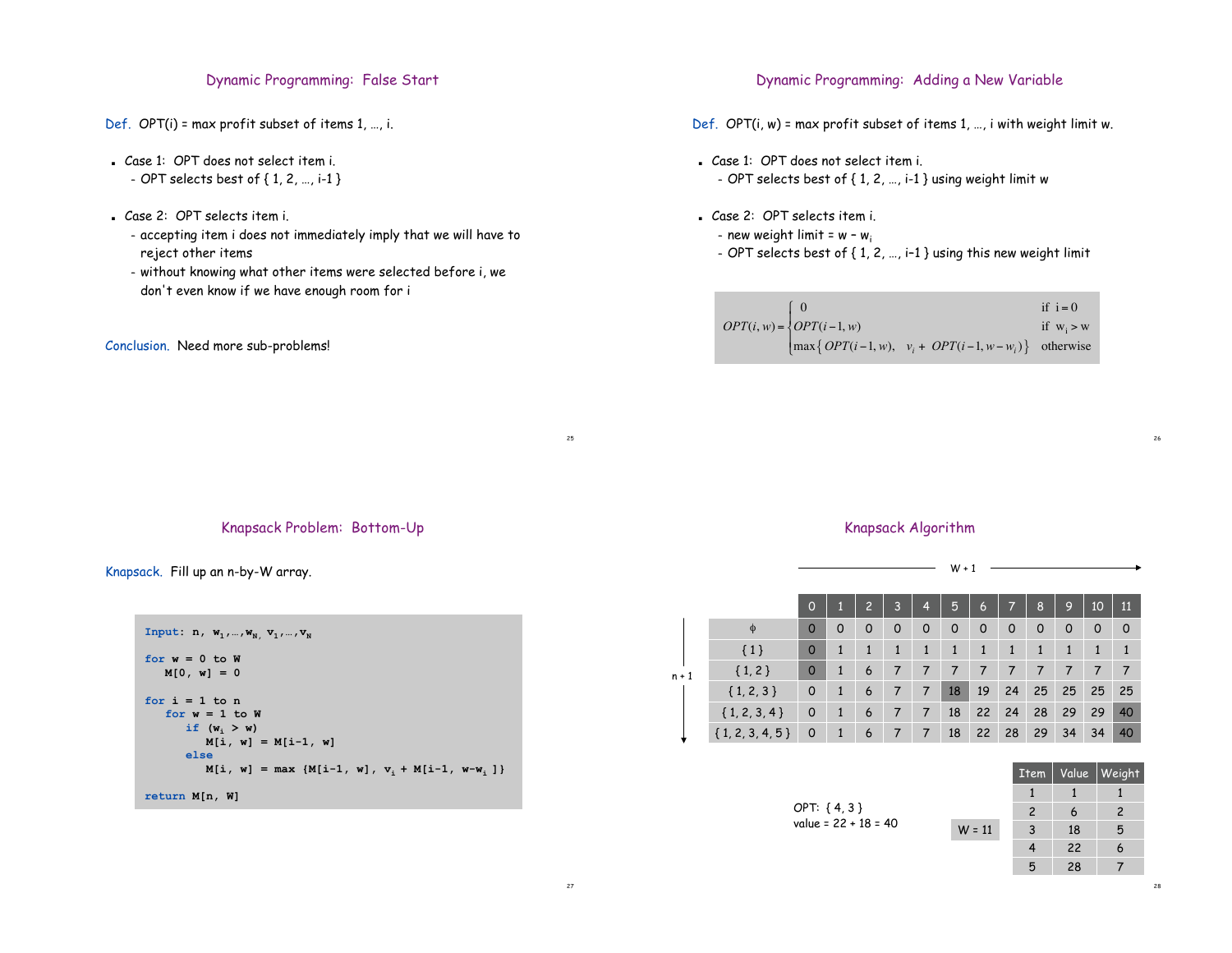### Knapsack Problem: Running Time

Running time.  $\Theta(n W)$ .

- ! Not polynomial in input size!
- ! "Pseudo-polynomial."
- . Decision version of Knapsack is NP-complete. [Chapter 8]

Knapsack approximation algorithm. There exists a polynomial

algorithm that produces a feasible solution that has value within 0.01% of optimum. [Section 11.8]

## 6.5 RNA Secondary Structure

Algorithm Design by Éva Tardos and Jon Kleinberg • Copyright © 2005 Addison Wesley • Slides by Kevin Wayne

#### RNA Secondary Structure

RNA. String  $B = b_1b_2...b_n$  over alphabet { A, C, G, U }.

Secondary structure. RNA is single-stranded so it tends to loop back and form base pairs with itself. This structure is essential for understanding behavior of molecule.



#### RNA Secondary Structure

Secondary structure. A set of pairs  $S = \{ (b_i, b_j) \}$  that satisfy:

- ! [Watson-Crick.] S is a matching and each pair in S is a Watson-Crick complement: A-U, U-A, C-G, or G-C.
- ! [No sharp turns.] The ends of each pair are separated by at least 4 intervening bases. If  $(\mathsf{b}_\mathsf{i},\mathsf{b}_\mathsf{j})\!\in\!\mathsf{S}$ , then i <  $\mathsf{j}$  - 4.
- . [Non-crossing.] If (b<sub>i</sub>, b<sub>i</sub>) and (b<sub>k</sub>, b<sub>i</sub>) are two pairs in S, then we cannot have  $i \cdot k \cdot j \cdot l$ .

Free energy. Usual hypothesis is that an RNA molecule will form the secondary structure with the optimum total free energy.

approximate by number of base pairs

Goal. Given an RNA molecule  $B = b_1b_2...b_n$ , find a secondary structure S that maximizes the number of base pairs.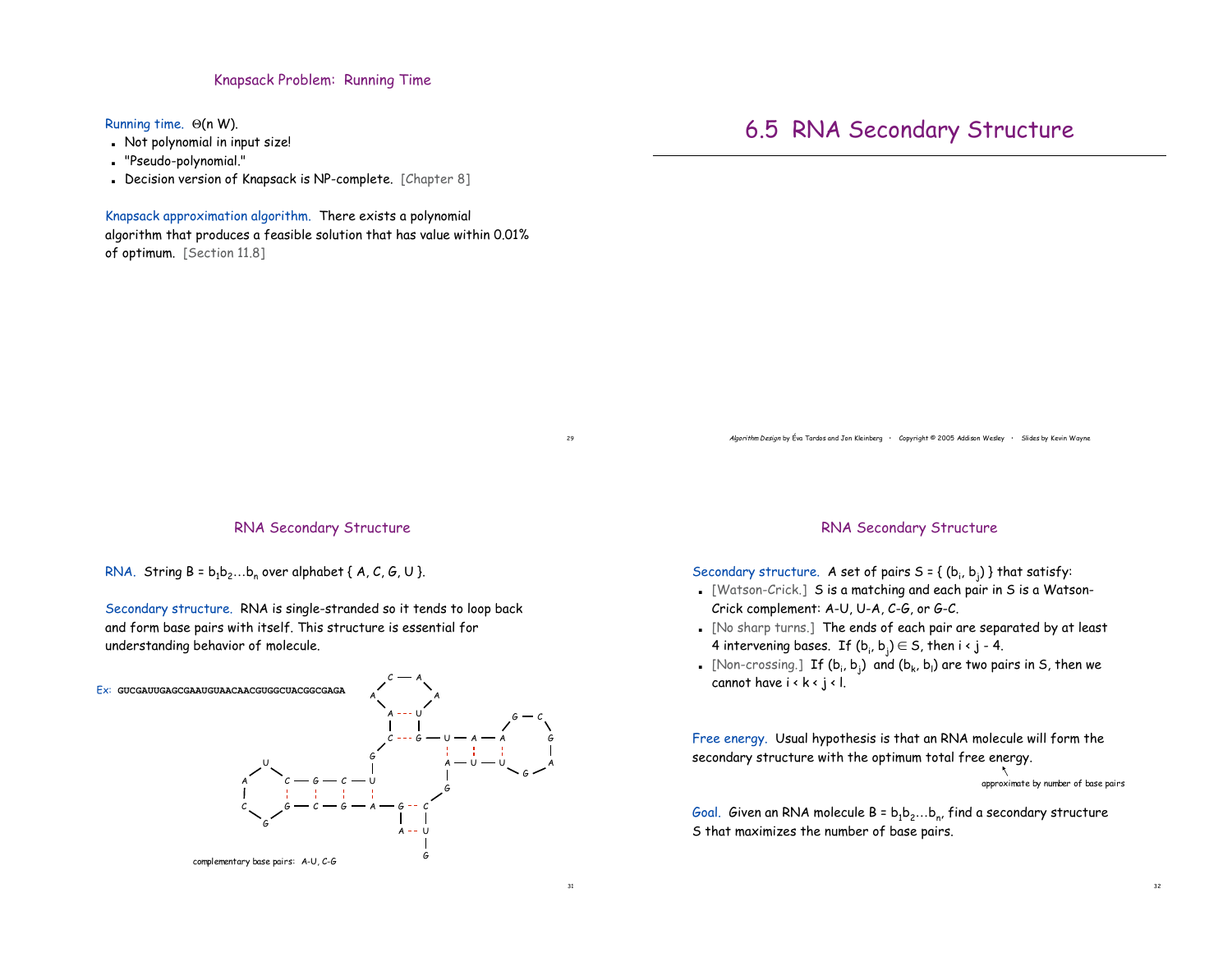## RNA Secondary Structure: Examples

## RNA Secondary Structure: Subproblems



First attempt. OPT(j) = maximum number of base pairs in a secondary structure of the substring  $b_1b_2...b_j$ .



#### Difficulty. Results in two sub-problems.

- **Finding secondary structure in:**  $b_1b_2...b_{t-1}$ .
- . Finding secondary structure in:  $b_{t+1}b_{t+2}...b_{n-1}$ .

need more sub-problems

 $\leftarrow$  OPT(t-1)

34

36

## Dynamic Programming Over Intervals

Notation. OPT(i, j) = maximum number of base pairs in a secondary structure of the substring  $\mathsf{b}_{\mathsf{i}}\mathsf{b}_{\mathsf{i+1}}...\mathsf{b}_{\mathsf{j}}.$ 

- . Case 1. If  $i \ge j 4$ . -  $OPT(i, j) = 0$  by no-sharp turns condition.
- **Case 2.** Base  $b_i$  is not involved in a pair. – OPT(i, j) = OPT(i, j-1)
- . Case 3. Base b<sub>i</sub> pairs with  $b_t$  for some  $i \le t \le j 4$ .
	- non-crossing constraint decouples resulting sub-problems

- OPT(i, j) = 
$$
1 + max_t \{ OPT(i, t-1) + OPT(t+1, j-1) \}
$$
  
\n
$$
\uparrow
$$
  
\ntake max over t such that  $i \le t < j-4$  and  
\nb, and b, are Watson-Crick complements

Remark. Same core idea in CKY algorithm to parse context-free grammars.

## Bottom Up Dynamic Programming Over Intervals

Q. What order to solve the sub-problems?

A. Do shortest intervals first.



#### Running time. O(n3).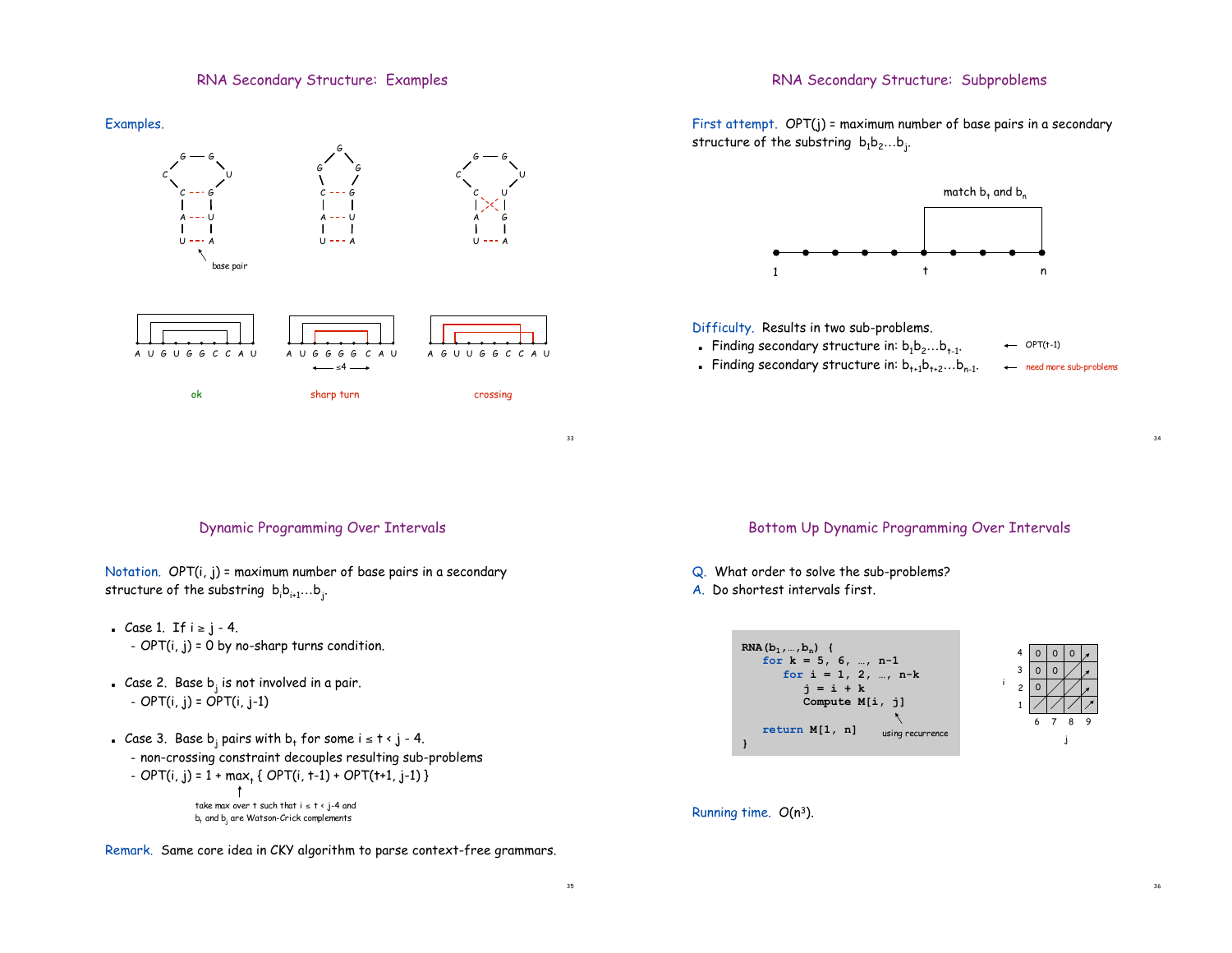#### Dynamic Programming Summary

#### Recipe.

- . Characterize structure of problem.
- . Recursively define value of optimal solution.
- . Compute value of optimal solution.
- . Construct optimal solution from computed information.

#### Dynamic programming techniques.

- ! Binary choice: weighted interval scheduling.
- . Multi-way choice: segmented least squares.
- . Adding a new variable: knapsack.
- . Dynamic programming over intervals: RNA secondary structure.

Top-down vs. bottom-up: different people have different intuitions.

Algorithm Design by Éva Tardos and Jon Kleinberg • Copyright © 2005 Addison Wesley • Slides by Kevin Wayne

### String Similarity

#### How similar are two strings?

- ! **ocurrance**
- ! **occurrence**



#### Edit Distance

#### Applications.

- ! Basis for Unix diff.
- ! Speech recognition.
- . Computational biology.

Edit distance. [Levenshtein 1966, Needleman-Wunsch 1970, Smith-Waterman 1981]

- Gap penalty  $\delta$ ; mismatch penalty  $\alpha_{\text{p}q}$ .
- ! Cost = sum of gap and mismatch penalties.



## 6.6 Sequence Alignment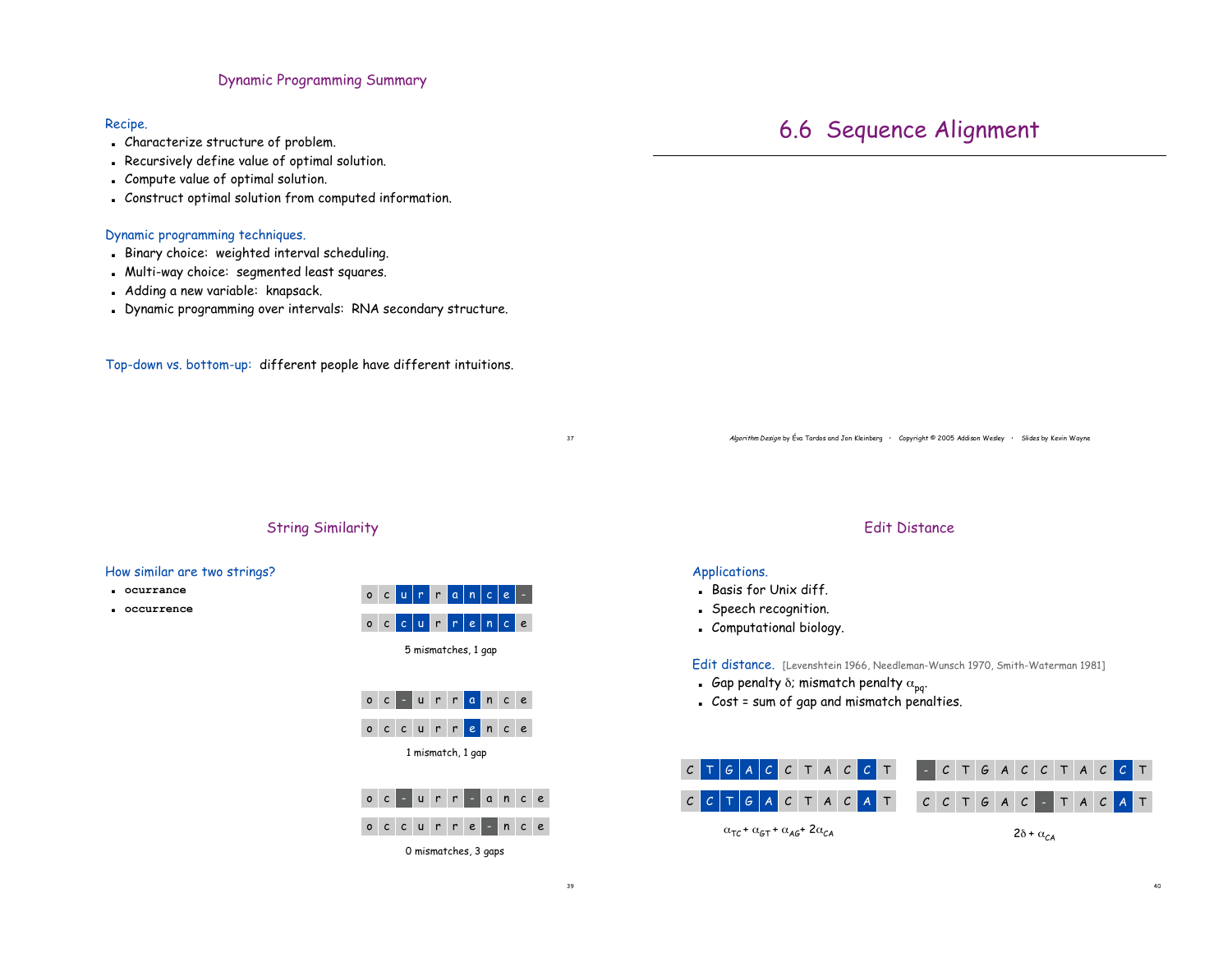#### Sequence Alignment

Goal: Given two strings  $X = x_1 x_2 ... x_m$  and  $Y = y_1 y_2 ... y_n$  find alignment of minimum cost.

Def. An alignment M is a set of ordered pairs  $\mathsf{x}_{\mathsf{i}}\text{-}\mathsf{y}_{\mathsf{j}}$  such that each item occurs in at most one pair and no crossings.

Def. The pair  $x_i$ - $y_j$  and  $x_{i'}$ - $y_j$ ' cross if i < i', but  $j$  >  $j'$ .



#### Sequence Alignment: Problem Structure

- Def. OPT(i, j) = min cost of aligning strings  $x_1 x_2 \ldots x_i$  and  $y_1 y_2 \ldots y_j$ .
- Case 1: OPT matches x<sub>i</sub>-y<sub>j</sub>.
	- pay mismatch for x<sub>i</sub>-y<sub>j</sub> + min cost of aligning two strings

 $x_1 x_2 \ldots x_{i-1}$  and  $y_1 y_2 \ldots y_{j-1}$ 

 $\blacksquare$  Case 2a: OPT leaves x<sub>i</sub> unmatched.

- pay gap for  $x_i$  and min cost of aligning  $x_1 x_2 \ldots x_{i-1}$  and  $y_1 y_2 \ldots y_i$ Case 2b: OPT leaves  $y_i$  unmatched.

- pay gap for  $y_i$  and min cost of aligning  $x_1 x_2 \ldots x_i$  and  $y_1 y_2 \ldots y_{i-1}$ 



42

### Sequence Alignment: Algorithm

```
Sequence-Alignment(m, n, x_1x_2...x_m, y_1y_2...y_n, \delta, \alpha) {
   for i = 0 to m
      M[0, i] = i)
   for j = 0 to nM[j, 0] = j)
   for i = 1 to mfor j = 1 to nM[i, j] = min(\alpha[x_i, y_j] + M[i-1, j-1],\delta + M[i-1, j],
                          ) + M[i, j-1])
   return M[m, n]
}
```
Analysis.  $\Theta$ (mn) time and space.

English words or sentences:  $m, n \le 10$ .

Computational biology: m = n = 100,000. 10 billions ops OK, but 10GB array?

## 6.7 Sequence Alignment in Linear Space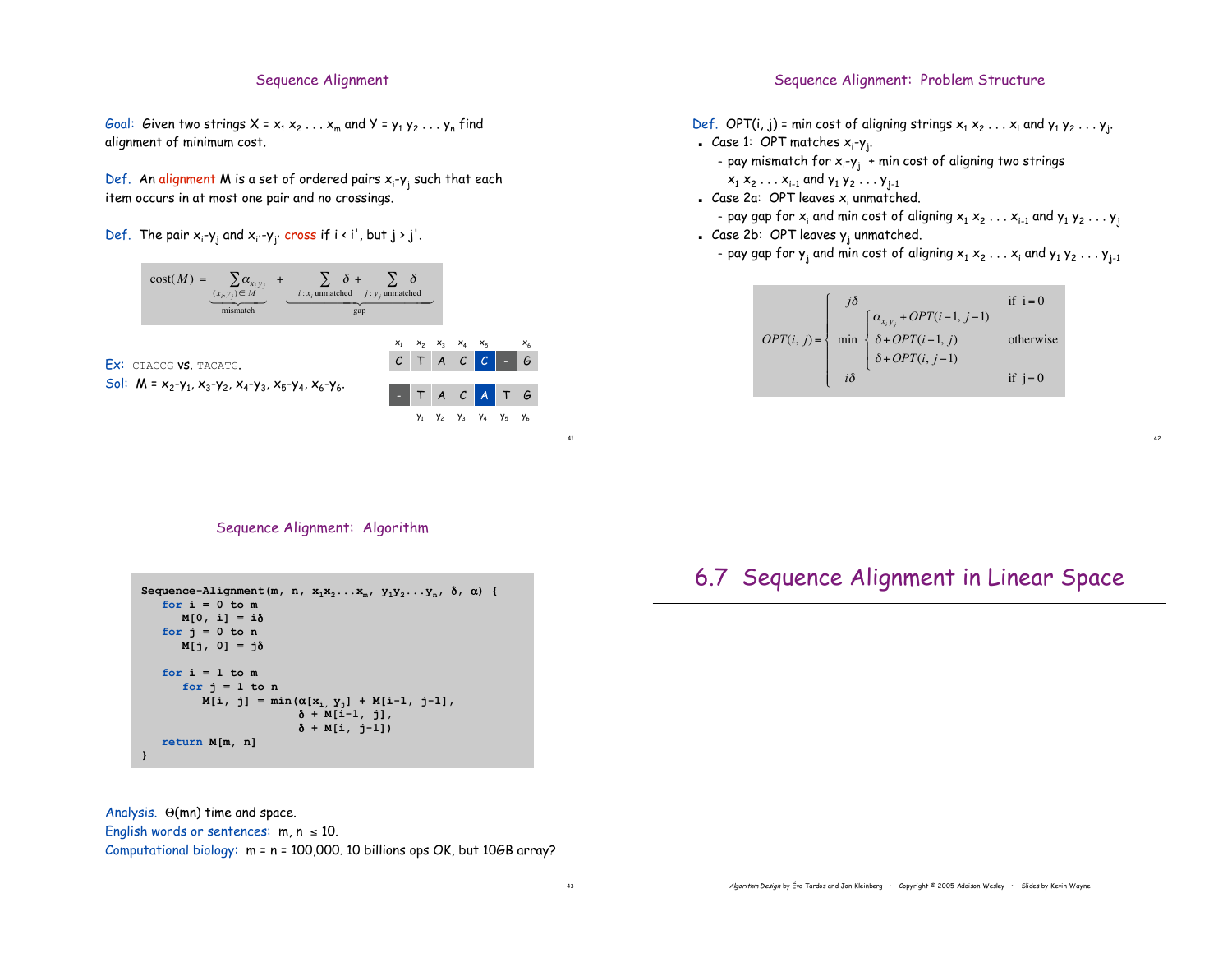## Sequence Alignment: Linear Space

- Q. Can we avoid using quadratic space?
- Easy. Optimal value in O(m + n) space and O(mn) time.
- **Compute OPT(i, ·) from OPT(i-1, ·).**
- ! No longer a simple way to recover alignment itself.

Theorem. [Hirschberg, 1975] Optimal alignment in O(m + n) space and O(mn) time.

- ! Clever combination of divide-and-conquer and dynamic programming.
- ! Inspired by idea of Savitch from complexity theory.

## Sequence Alignment: Linear Space

## Edit distance graph.

- . Let  $f(i, j)$  be shortest path from  $(0, 0)$  to  $(i, j)$ .
- **.** Observation:  $f(i, j) = OPT(i, j)$ .



#### Sequence Alignment: Linear Space

### Edit distance graph.

- . Let  $f(i, j)$  be shortest path from  $(0, 0)$  to  $(i, j)$ .
- . Can compute  $f(\cdot, j)$  for any j in  $O(mn)$  time and  $O(m + n)$  space.



## Sequence Alignment: Linear Space

46

48

#### Edit distance graph.

45

- . Let  $g(i, j)$  be shortest path from  $(i, j)$  to  $(m, n)$ .
- ! Can compute by reversing the edge orientations and inverting the roles of (0, 0) and (m, n)

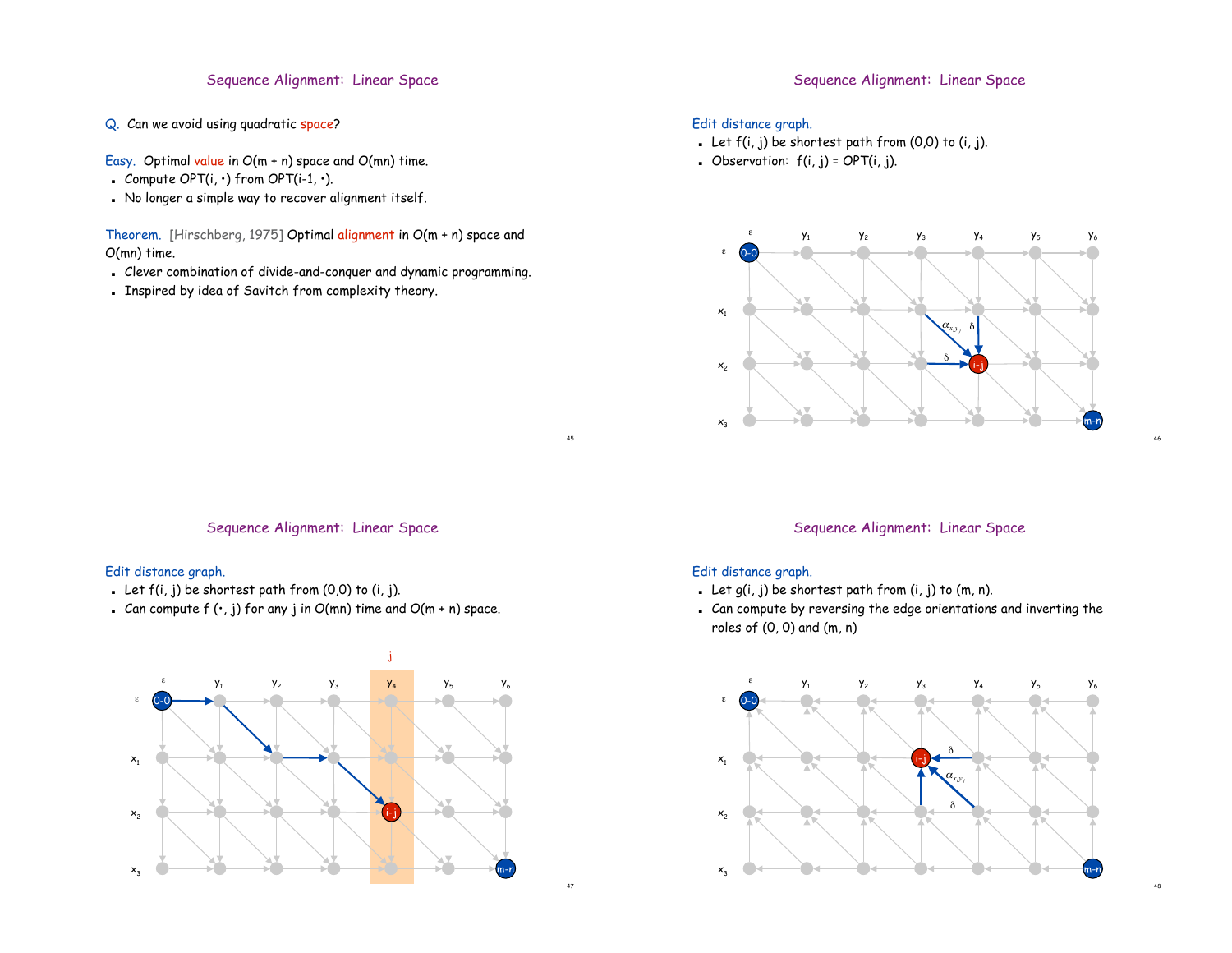## Sequence Alignment: Linear Space

## Edit distance graph.

- . Let  $g(i, j)$  be shortest path from  $(i, j)$  to  $(m, n)$ .
- . Can compute  $g(\cdot, j)$  for any j in  $O(mn)$  time and  $O(m + n)$  space.



## Sequence Alignment: Linear Space

Observation 2. let q be an index that minimizes  $f(q, n/2) + g(q, n/2)$ . Then, the shortest path from (0, 0) to (m, n) uses (q, n/2).



## Sequence Alignment: Linear Space

Observation 1. The cost of the shortest path that uses  $(i, j)$  is  $f(i, j) + g(i, j)$ .



## Sequence Alignment: Linear Space

50

52

Divide: find index q that minimizes  $f(q, n/2) + g(q, n/2)$  using DP.

**Align**  $x_q$  **and**  $y_{n/2}$ **.** 

Conquer: recursively compute optimal alignment in each piece.



51